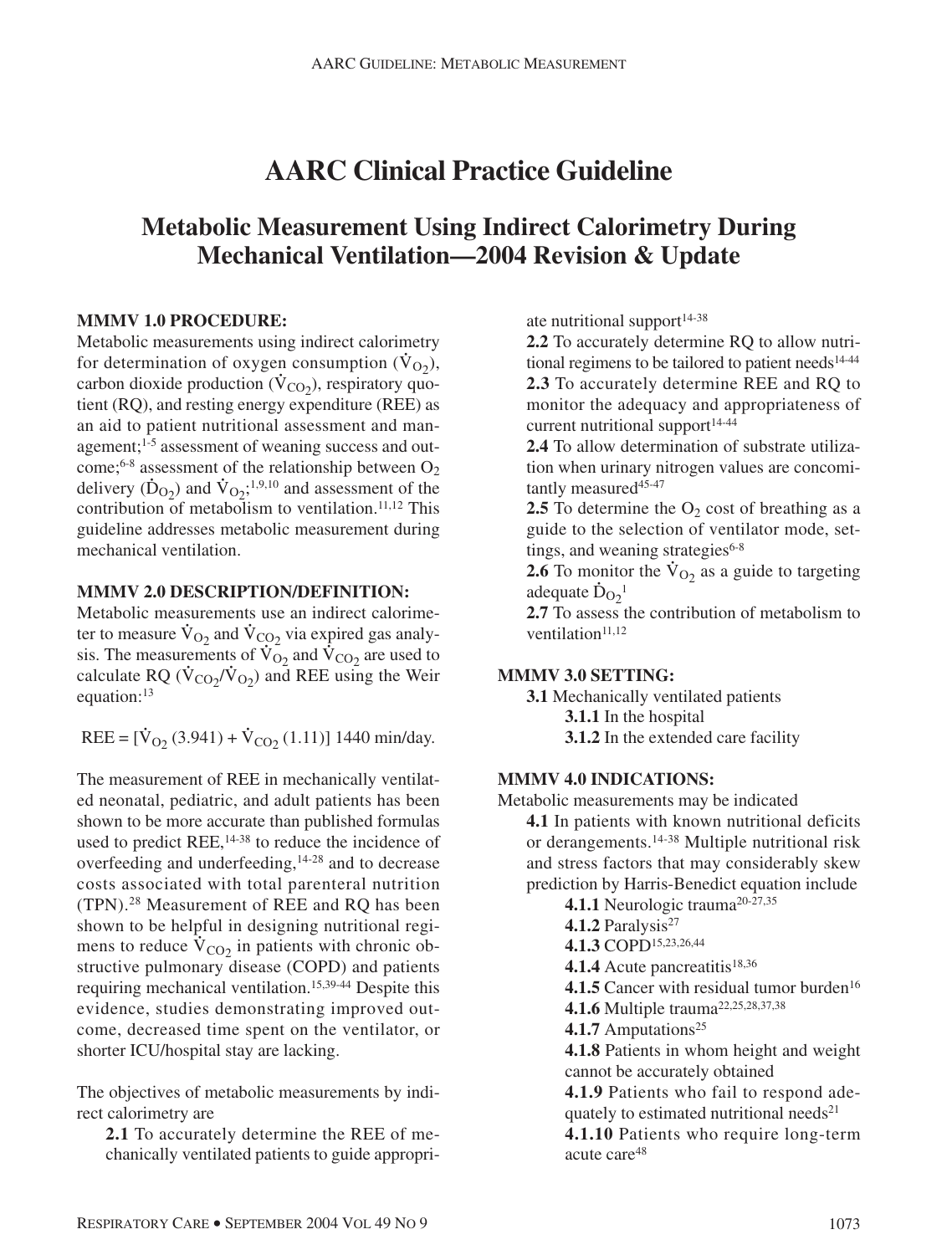**4.1.11** Severe sepsis<sup>18,34</sup>

**4.1.12** Extremely obese patients<sup>49</sup>

**4.1.13** Severely hypermetabolic or hypometabolic patients

**4.2** When patients fail attempts at liberation from mechanical ventilation to measure the  $O<sub>2</sub>$ cost of breathing and the components of ventilation $6-8,50$ 

**4.3** When the need exists to assess the  $V_{O<sub>2</sub>}$  in order to evaluate the hemodynamic support of mechanically ventilated patients<sup>1,9,10</sup>

**4.4** To measure cardiac output by the Fick method $51,52$ 

**4.5** To determine the cause(s) of increased ventilatory requirements<sup>11,12,53</sup>

#### **MMMV 5.0 CONTRAINDICATIONS:**

When a specific indication is present, there are no contraindications to performing a metabolic measurement using indirect calorimetry unless shortterm disconnection of ventilatory support for connection of measurement lines results in hypoxemia, bradycardia, or other adverse effects.54,55

#### **MMMV 6.0 HAZARDS/COMPLICATIONS:**

Performing metabolic measurements using an indirect calorimeter is a safe, noninvasive procedure with few hazards or complications. Under certain circumstances and with particular equipment the following hazards/complications may be seen.

**6.1** Closed circuit calorimeters may cause a reduction in alveolar ventilation due to increased compressible volume of the breathing circuit.5,56-58

**6.2** Closed circuit calorimeters may decrease the trigger sensitivity of the ventilator and result in increased patient work of breathing.<sup>5,56-58</sup> **6.3** Short-term disconnection of the patient from the ventilator for connection of the indirect calorimetry apparatus may result in hypoxemia, bradycardia, and patient discomfort.54,55

**6.4** Inappropriate calibration or system setup may result in erroneous results causing incorrect patient management.<sup>1,4,5</sup>

**6.5** Isolation valves may increase circuit resistance and cause increased work of breathing and/or dynamic hyperinflation.

**6.6** Inspiratory reservoirs may cause a reduction in alveolar ventilation due to increased compressible volume of the breathing circuit.59

**6.7** Manipulation of the ventilator circuit may cause leaks that may lower alveolar ventilation.

## **MMMV 7.0 LIMITATIONS OF PROCEDURE:**

Limitations of the procedure include

**7.1** Accurate assessment of REE and RQ may not be possible $60-63$  because of patient condition or certain bedside procedures or activities.

**7.2** Inaccurate measurement of REE and RQ may be caused by leaks of gas from the patient/ ventilator system preventing collection of expired gases including

**7.2.1** Leaks in the ventilator circuit<sup> $1,4,5$ </sup>

**7.2.2** Leaks around tracheal tube cuffs or uncuffed tubes1,4,5

**7.2.3** Leaks through chest tubes or bronchopleural fistula<sup>64</sup>

**7.3** Inaccurate measurement of REE and RQ occurs during peritoneal and hemodialysis due to removal across the membrane of  $CO<sub>2</sub>$  that is not measured by the indirect calorimeter1,4,5,17

**7.4** Inaccurate measurement of REE and RQ during open circuit measurement may be caused by

> **7.4.1** Instability of delivered oxygen concentration ( $F<sub>IO<sub>2</sub></sub>$ ) within a breath or breath to breath due to changes in source gas pressure and ventilator blender/mixing characteristics<sup>65,66</sup>

**7.4.2**  $F_{IO2} > 0.60^{1,4,5,65,66}$ 

**7.4.3** Inability to separate inspired and expired gases due to bias flow from flowtriggering systems, IMV systems, or specific ventilator characteristics<sup>1,4,5,67,68</sup>

**7.4.4** The presence of anesthetic gases or gases other than  $O_2$ ,  $CO_2$ , and nitrogen in the ventilation system<sup>66</sup>

**7.4.5** The presence of water vapor resulting in sensor malfunction

**7.4.6** Inappropriate calibration<sup>69</sup>

**7.4.7** Connection of the indirect calorimeter to certain ventilators, with adverse effect on triggering mechanism, increased expiratory resistance, pressure measurement, or maintenance of the ventilator<sup>5</sup>

**7.4.8** Total circuit flow exceeding internal gas flow of indirect calorimeter that incorporates the dilutional principle70

**7.4.9** Internal leaks within the calorimeter71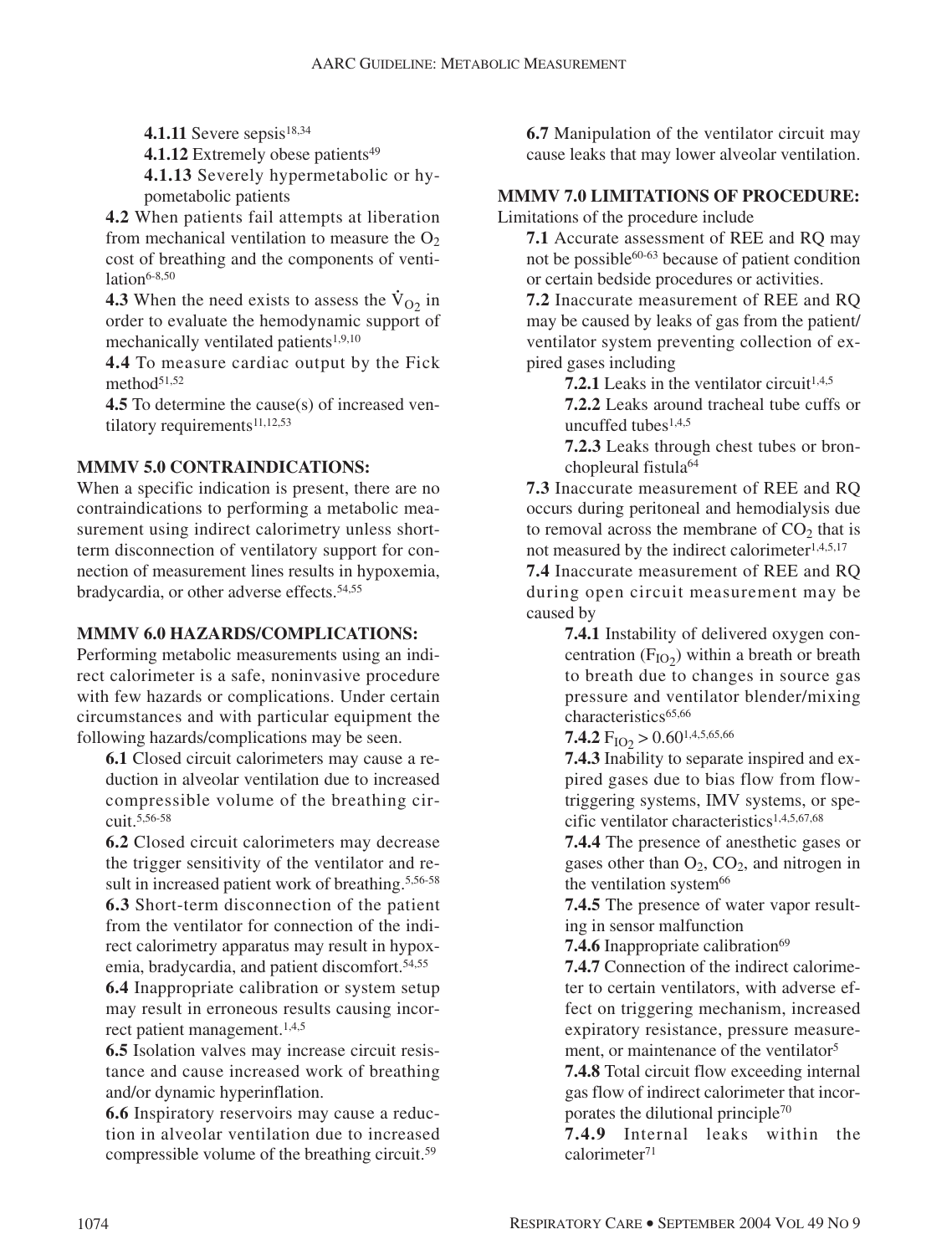**7.4.10** Inadequate length of measurement72-75

**7.5** Inaccurate measurement of REE and RQ during closed circuit measurement may be caused by

**7.5.1** Short duration of the measurement period (a function of  $CO<sub>2</sub>$  absorber life and  $\dot{V}_{CO<sub>2</sub>$ ) that may not allow REE state to be achieved<sup>5,56-58</sup>

**7.5.2** Changes in functional residual capacity (FRC) resulting in changes in spirometer volume unassociated with  $\rm \dot{V}_{O_2}$ 5,56-58

**7.5.3** Leaks drawing gas into the system during spontaneous breathing measurements that adds volume to the system and cause erroneously low  $\dot{V}_{O_2}$  readings<sup>5,56-58</sup>

**7.5.4** Increased compressible volume in the circuit that prevents adequate tidal volume delivery resulting in alveolar hypoventilation and changes in  $\dot{V}_{\rm CO_2}/\dot{V}_{\rm O_2}$ <sup>5,56-58</sup>

**7.5.5** Increased compressible volume and resistance that results in difficulty triggering the ventilator and increased work of breathing5,56-58

#### **MMMV 8.0 ASSESSMENT OF NEED:**

Metabolic measurements should be performed only on the order of a physician after review of indications (MMMV 4.0) and objectives.

#### **MMMV 9.0 ASSESSMENT OF TEST QUALI-TY AND OUTCOME:**

**9.1** Test quality can be evaluated by determining whether

**9.1.1** RQ is consistent with the patient's nutritional intake<sup>1-5</sup>

**9.1.2** RQ rests in the normal physiologic range  $(0.67 \text{ to } 1.3)^{1.5}$ 

**9.1.3** Variability of the measurements for  $\dot{V}_{\text{O}_2}$  and  $\dot{V}_{\text{CO}_2}$  should be  $\leq 5\%$  for a 5minute data collecton<sup>72-75</sup>

**9.1.4** The measurement is of sufficient length to account for variability in  $V_{O<sub>2</sub>}$ and  $\dot{V}_{CO<sub>2</sub>}$  if the conditions in 9.1.3 are not met72-75

**9.2** Outcome may be assessed by comparing the measurement results with the patient's condition and nutritional intake.

**9.3** Outcome may be assessed by observation of the patient prior to and during the measurement to determine if the patient is at steady state.

#### **MMMV 10.0 RESOURCES:**

**10.1** Indirect calorimeter, open- or closed-circuit design

> **10.1.1** The calibration gas mixture should be relevant to the concentration of gas to be measured clinically.<sup>1-5</sup>

> **10.1.2** The indirect calorimeter should be calibrated on the day of measurement and more often if errors in measurement are suspected.<sup>1-5</sup>

**10.1.3** When the measurement results are suspect and/or when repeated calibration attempts are marked by instability, the indirect calorimeter may be tested via an independent test method (burning ethanol or other substance with a known RQ or adding known flows of  $CO<sub>2</sub>$  and nitrogen to simulate  $\dot{V}_{O_2}$  and  $\dot{V}_{CO_2}$ ).<sup>76-79</sup> As a simple test, ventilation of a leak-free system should yield  $\dot{V}_{O2}$  and  $\dot{V}_{CO2}$  values of near 0. Routinely scheduled measurement of normal control subjects (volunteers) may be useful.

**10.2** A method of stabilizing  $F_{IO2}$  during opencircuit measurements should be available and may include

**10.2.1** An air-oxygen blender connected between the gas source and the ventilator inlets for high pressure gas<sup>65</sup>

**10.2.2** An inspiratory mixing chamber between the ventilator main flow circuit and the humidifier (See MMMV 6.6)59

**10.2.3** Ventilator changes, which may include mode, inspiratory flow rate, PEEP, or tidal volume to improve patient-ventilator synchrony<sup>53</sup>

**10.3** An isolation valve, double-piloted exhalation valve, or other device to separate inspiratory and expiratory flow should be incorporated when using continuous flow in the ventilator circuit.67 (see MMMV 6.5)

**10.4** Personnel: Due to the level of technical and patient assessment skills required, metabolic measurements using indirect calorimeters should be performed by individuals trained in and with the demonstrated and documented ability to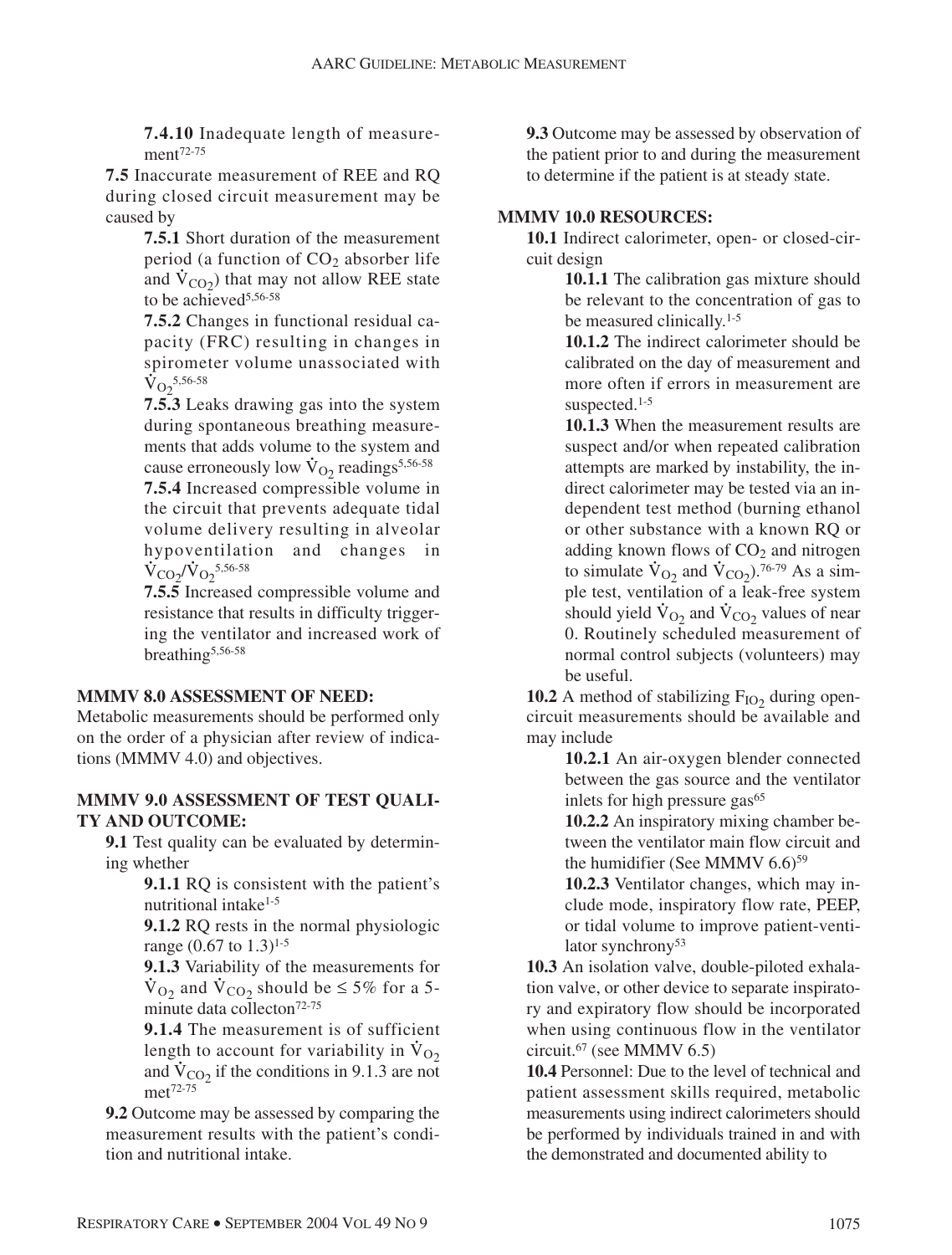**10.4.1** Calibrate, operate, and maintain an indirect calorimeter

**10.4.2** Operate a mechanical ventilator, including knowledge of the air-oxygen blending system, the spontaneous breathing mechanisms, and the alarm and monitoring functions

**10.4.3** Recognize metabolic measurement values within the normal physiologic range and evaluate the results in light of the patient's current nutritional and clinical status

**10.4.4** Assess patient hemodynamic and ventilatory status and make recommendations on appropriate corrective/therapeutic maneuvers to improve or reverse the patient's clinical course. A relevant credential (eg, RRT, CRT, RN, or RPFT) is desirable.

**10.5** A hood canopy system in combination with airway sampling may be employed to capture gas that leaks around an uncuffed endotracheal tube.<sup>80</sup>

**10.6** If a stable  $F_{IO2}$  cannot be achieved,  $V_{CO2}$ may be used to estimate REE by assuming an RQ of 0.8381 and the largest expected error is an

**10.6.1** Underestimation of 25% for RQ of 1.2

**10.6.2** Overestimation of 19% for RQ of 0.67

**10.7** A simultaneous measure of  $P_{aCO<sub>2</sub>}$  and  $\dot{V}_{CO<sub>2</sub>}$  will allow calculation of pulmonary dead space and components of ventilation using the Bohr equation:82

 $V_E = V_{CO_2}$  x 0.863 P<sub>aCO2</sub> x (1-V<sub>D</sub>/V<sub>T</sub>)

#### **MMMV 11.0 MONITORING:**

**11.1** The following should be evaluated during the performance of a metabolic measurement to ascertain the validity of the results

> **11.1.1** Clinical observation of the resting state (See MMMV 9.3)

> **11.1.2** Patient comfort and movement during testing

> **11.1.3** Values in concert with the clinical situation

**11.1.4** Equipment function

**11.1.5** Results within the specifications listed in 9.1.3 or 9.1.4

#### **11.1.6**  $F_{IO2}$  stability

**11.2** Measurement data should include a statement of test quality and list the current nutritional support, ventilator settings,  $F_{IO2}$  stability, and vital signs.

### **MMMV 12.0 FREQUENCY:**

**12.1** Metabolic measurements should be repeated according to the clinical status of the patient and indications for performing the test. The literature suggests that more frequent measurement may be necessary in patients with a rapidly changing clinical course as recognized by

12.1.1 Hemodynamic instability<sup>60</sup>

**12.1.2** Spiking fevers<sup>60</sup>

**12.2** Patients in the immediate postoperative period and those being weaned from mechanical ventilation may also need more frequent measurement.<sup>60</sup>

## **MMMV 13.0 INFECTION CONTROL:**

Metabolic measurements using indirect calorimetry are relatively safe procedures, but a remote possibility of cross-contamination exists either via patient-patient or patient-caregiver interface. The following guidelines should be followed when a metabolic measurement is performed.

**13.1** Standard Precautions should be exercised whenever there is potential for contamination with blood or other body fluids.<sup>83</sup>

**13.2** Appropriate use of barriers and handwashing is recommended.83,84

**13.3** Tubing used to direct expiratory gas from the ventilator to the indirect calorimeter should be disposed of or cleaned between patients.

**13.4** Connections used in the inspiratory limb of the circuit proximal to the humidifier should be wiped clean between patients; equipment distal to the humidifier should be disposed of or subjected to high-level disinfection between patients. **13.5** Bacteria filters may be used to protect equipment in both the inspired and expired lines, but caution should be used that moisture does not increase filter resistance resulting in poor gas sampling flow or increased resistance to exhalation.

*Revised by Charles D McArthur RRT RPFT, Immanuel St Joseph's — Mayo Health System, Mankato, Minnesota, and approved by the 2003 CPG Steering Committee*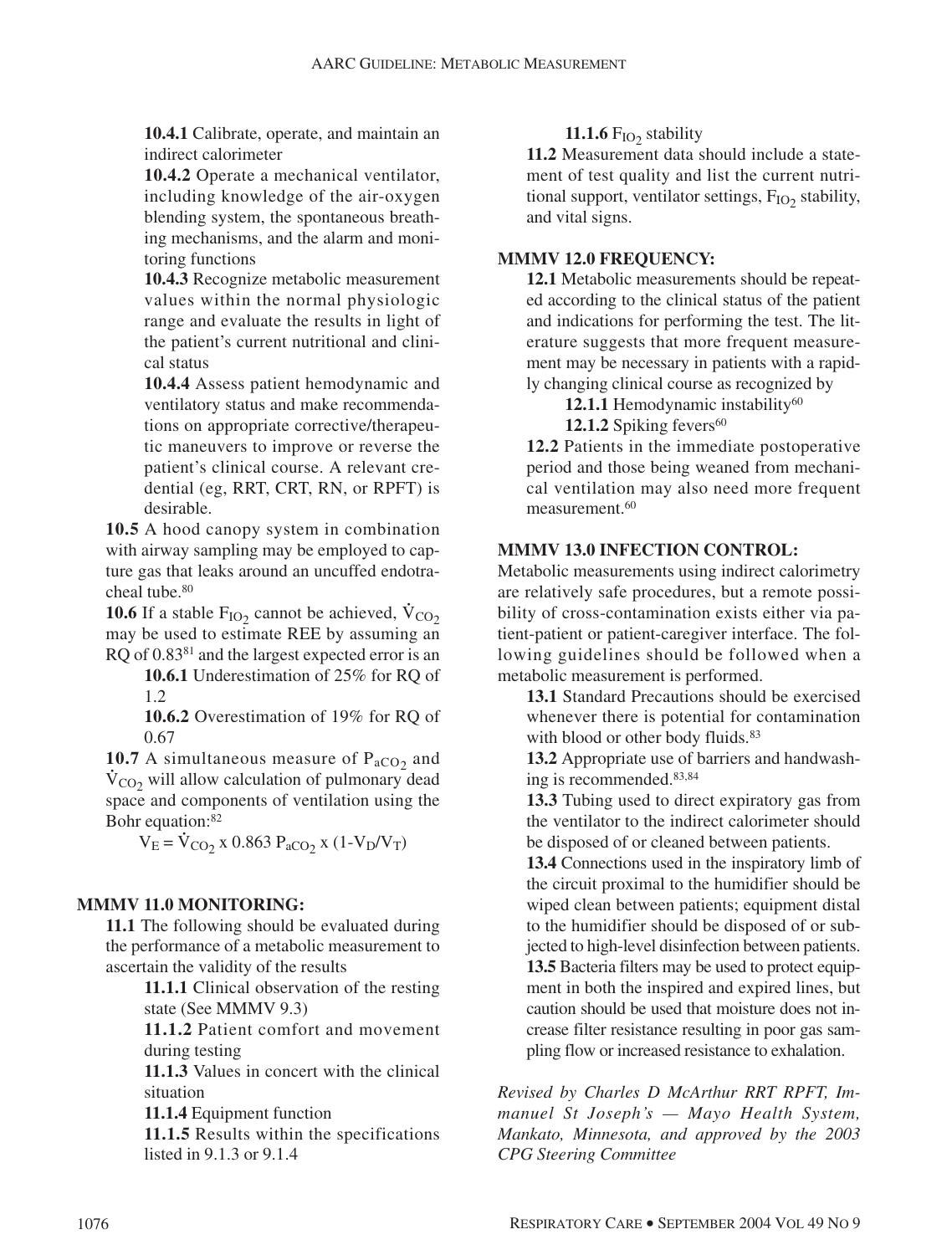Original Publication: Respir Care 1994;39(12):1170-1175.

#### **REFERENCES**

- 1. Weissman C. Measuring oxygen uptake in the clinical setting. In: Bryan-Brown CW, Ayres SM, editors. Oxygen transport and utilization. Fullerton CA: Society of Critical Care Medicine; 1987:25-64.
- 2. Elia M, Livesey G. Theory and validity of indirect calorimetry during net lipid synthesis. Am J Clin Nutr 1988;47(4):591-607.
- 3. Ferrannini E. The theoretical bases of indirect calorimetry: a review. Metabolism 1988;37(3):287-301.
- 4. Kemper MA. Indirect calorimetry equipment and practical considerations of measurement. In: Weissman C, editor. Problems in respiratory care: nutrition and respiratory disease. Philadelphia: JB Lippincott: 1989;2:479- 490.
- 5. Branson RD. The measurement of energy expenditure: instrumentation, practical considerations, and clinical application. Respir Care 1990;35(7):640-656; discussion 656-659.
- 6. McDonald NJ, Lavelle P, Gallacher WN, Harpin RP. Use of the oxygen cost of breathing as an index of weaning ability from mechanical ventilation. Intensive Care Med 1988:14(1):50-54.
- 7. Lewis WD, Chwals W, Benotti PN, Lakshman K, O'Donnell C, Blackburn GL, Bistrian. Bedside assessment of the work of breathing. Crit Care Med 1988;16(2):117-122.
- 8. Shikora SA, Bistrian BR, Borlase BC, Blackburn GL, Stone MD, Benotti PN. Work of breathing: reliable predictor of weaning and extubation. Crit Care Med 1990;18(2):157-162.
- 9. Danek SJ, Lynch JP, Weg JG, Dantzker DR. The dependence of oxygen uptake on oxygen delivery in the adult respiratory distress syndrome. Am Rev Respir Dis 1980;122(3):387-395.
- 10. Kaufman BS, Rackow EC, Falk JL. The relationship between oxygen delivery and consumption during fluid resuscitation of hypovolemic and septic shock. Chest 1984;85(3):336-340.
- 11. Kiiski R, Takala J, Eissa NT. Measurement of alveolar ventilation and changes in deadspace by indirect calorimetry during mechanical ventilation: a laboratory and clinical validation. Crit Care Med 1991;19(10):1303-1309.
- 12. Ravenscraft SA, McArthur CD, Path MJ, Iber C. Components of excess ventilation in patients initiated on mechanical ventilation. Crit Care Med 1991;19(7):916- 925.
- 13. deV Weir JB. New methods for calculating metabolic rate with special reference to protein metabolism. J Physiol 1949;109:1-9.
- 14. Daly JM, Heymsfield SB, Head CA, Harvey LP, Nixon DW, Katzeff H, Grossman GD. Human energy requirements: overestimation by widely used prediction equation. Am J Clin Nutr 1985;42(6):1170-1174.
- 15. Wilson DO, Rogers RM, Openbrier D. Nutritional aspects of chronic obstructive pulmonary disease. Clin Chest Med 1986;7(4):643-656.
- 16. Nixon DW, Kutner M, Heymsfield S, Foltz AT, Carty C, Seitz S, et al. Resting energy expenditure in lung and colon cancer. Metabolism 1988;37(11):1059-1064.
- 17. Blumberg A, Keller G. Oxygen consumption during maintenance hemodialysis. Nephron 1979;23(6):276- 281.
- 18. Long CL. Energy balance and carbohydrate metabolism in infection and sepsis. Am J Clin Nutr 1977;30(8):1301-1310.
- 19. Curreri PW, Richmond D, Marvin J, Baxter CR. Dietary requirements of patients with major burns. J Am Diet Assoc 1974;65(4):415-417.
- 20. Clifton GL, Robertson CS, Grossman RG, Hodge S, Foltz R, Garza C. The metabolic response to severe head injury. J Neurosurg 1984;60(4):687-696.
- 21. Mullen JL. Consequences of malnutrition in the surgical patient. Surg Clin North Am 1981;61(3):465-487.
- 22. Weissman C, Kemper M, Askanazi J, Hyman AI, Kinney JM. Resting metabolic rate of the critically ill patient: measured versus predicted. Anesthesiology 1986; 64(6):673-679.
- 23. Branson RD, Hurst JM, Warner BW, Bower RH, Arita A. Measured versus predicted energy expenditure in mechanically ventilated patients with chronic obstructive pulmonary disease. Respir Care 1987;32(9):748-752.
- 24. Schane J, Goede M, Silverstein P. Comparison of energy expenditure measurement techniques in severely burned patients. J Burn Care Rehabil 1987;8(5):366-370.
- 25. Hunter DC, Jaksic T, Lewis D, Benotti PN, Blackburn GL, Bistrian BR. Resting energy expenditure in the critically ill: estimations versus measurement. Br J Surg 1988;75(9):875-878.
- 26. Moore JA, Angelillo VA. Equations for the prediction of resting energy expenditure in chronic obstructive lung disease. Chest 1988;94(6):1260-1263.
- 27. Clifton GL, Robertson CS, Choi SC. Assessment of nutritional requirements of head-injured patients. J Neurosurg 1986;64(6):895-901.
- 28. Foster GD, Knox LS, Dempsey DT, Mullen JL. Caloric requirements in total parenteral nutrition. J Am Coll Nutr 1987;6(3):231-253.
- 29. Samiec TD, Radmacher P, Hill T, Adamkin DH. Measured energy expenditure in mechanically ventilated very low birth weight infants. Am J Med Sci 1994;307(3):182-184.
- 30. Joosten KF, Verhoeven JJ, Hazelzet JA. Energy expenditure and substrate utilization in mechanically ventilated children. Nutrition 1999;15(6):444-448.
- 31. Coss-Bu JA, Jefferson LS, Walding D, David Y, Smith EO, Klish WJ. Resting energy expenditure in children in a pediatric intensive care unit: comparison of Harris-Benedict and Talbot predictions with indirect calorimetry values. Am J Clin Nutr 1998;67(1):74-80.
- 32. Dickerson RN, Gervasio JM, Riley ML, Murrell JE, Hickerson WL, Kudsk KA, Brown RO. Accuracy of predictive methods to estimate resting energy expendi-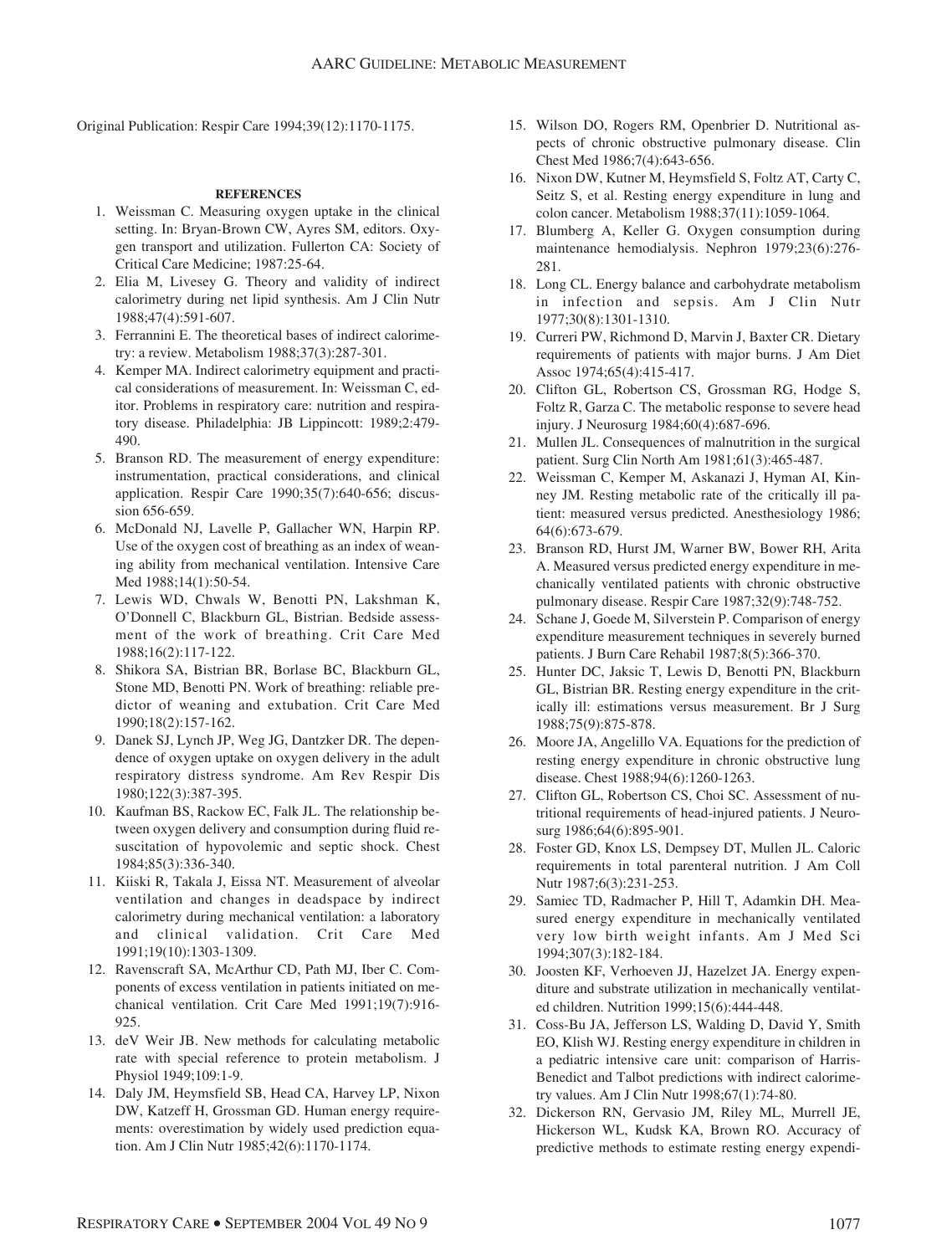ture of thermally-injured patients. JPEN J Parenter Enteral Nutr 2002;26(1):17-29.

- 33. Goran MI, Broemeling L, Herndon DN, Peters EJ, Wolfe RR. Estimating energy requirements in burned children: a new approach derived from measurements of resting energy expenditure. Am J Clin Nutr 1991;54(1):35-40.
- 34. Moriyama S, Okamoto K, Tabira Y, Kikuta K, Kukita I, Hamaguchi M, Kitamura N. Evaluation of oxygen consumption and resting energy expenditure in critically ill patients with systemic inflammatory response syndrome. Crit Care Med 1999;27(10):2133-2136.
- 35. Raurich JM, Ibanez J. Metabolic rate in severe head trauma. JPEN J Parenter Enteral Nutr 1994;18(6):521- 524.
- 36. Bouffard YH, Delafosse BX, Annat GJ, Viale JP, Bertrand OM, Motin JP. Energy expenditure during severe acute pancreatitis. JPEN J Parenter Enteral Nutr 1989;13(1):26-29.
- 37. Boulanger BR, Nayman R, McLean RF, Phillips E, Rizoli SB. What are the clinical determinants of early energy expenditure in critically injured adults? J Trauma 1994;37(6):969-974.
- 38. Brandi LS, Santini L, Bertolini R, Malacarne P, Casagli S, Baraglia AM. Energy expenditure and severity of injury and illness indices in multiple trauma patients. Crit Care Med 1999;27(12):2684-2689.
- 39. Askanazi J, Nordenstrom J, Rosenbaum SH, Elwyn DH, Hyman AI, Carpentier YA, Kinney JM. Nutrition for the patient with respiratory failure: glucose vs fat. Anesthesiology 1981;54(5):373-377.
- 40. Mohsenin V, Ferranti R, Loke JS. Nutrition for the respiratory insufficient patient. Eur Respir J Suppl 1989;7:663S-665S.
- 41. Askanazi J, Rosenbaum SH, Hyman AI, Silverberg PA, Milic-Emili J, Kinney JM. Respiratory changes induced by the large glucose loads of total parenteral nutrition. JAMA 1980;243(14):1444-1447.
- 42. Covelli HD, Balck JW, Olsen MS, Beekman JF. Respiratory failure precipitated by high carbohydrate loads. Ann Intern Med 1981;95(5):579-581.
- 43. Dark DS, Pingleton SK, Kerby GR. Hypercapnia during weaning: a complication of nutritional support. Chest 1985;88(1):141-143.
- 44. Angelillo VA, Bedi S, Durfee D, Dahl J, Patterson AJ, O'Donohue WJ Jr. Effects of low and high carbohydrate feedings in ambulatory patients with chronic obstructive pulmonary disease and chronic hypercapnia. Ann Intern Med 1985;103(6 Pt 1):883-885.
- 45. Livesey G, Elia M. Estimation of energy expenditure, net carbohydrate utilization, and net fat oxidation and synthesis by indirect calorimetry: evaluation of errors with special reference to the detailed composition of fuels. Am J Clin Nutr 1988;47(4):608-628. Erratum in: Am J Clin Nutr 1989;50(6):1475.
- 46. Brandi LS, Bertolini R, Calafa M. Indirect calorimetry in critically ill patients: clinical applications and practical advice. Nutrition 1997;13(4):349-358.
- 47. Bursztein S, Saphar S, Singer P, Elwyn DH. A mathe-

matical analysis of indirect calorimetry measurements in acutely ill patients. Am J Clin Nutr 1989;50(2):227-230.

- 48. McClave SA, Lowen CC, Kleber MJ, Nicholson JF, Jimmerson SC, McConnell JW, Jung LY. Are patients fed appropriately according to their caloric requirements? JPEN J Parenter Enteral Nutr 1998;22(6):375- 381.
- 49. Amato P, Keating KP, Quercia RA, Karbonic J. Formulaic methods of estimating calorie requirements in mechanically ventilated obese patients: a reappraisal. Nutr Clin Pract 1995;10(6):229-232.
- 50. Mitsuoka M, Kinninger KH, Johnson FW, Burns DM. Utility of measurements of oxygen cost of breathing in predicting success or failure in trials of reduced mechanical ventilatory support. Respir Care 2001;46(9):902- 910.
- 51. Takala J, Keinanen O, Vaisanen P, Kari A. Measurement of gas exchange in intensive care: laboratory and clinical validation of a new device. Crit Care Med 1989;17(10):1041-1047.
- 52. Feustel PJ, Perkins RJ, Oppenlander JE, Stratton HH, Cohen IL. Feasibility of continuous oxygen delivery and cardiac output measurement by application of the Fick principle. Am J Respir Crit Care Med 1994;149(3 Pt 1):751-758.
- 53. McArthur C. Indirect calorimetry. Respir Care Clin N Am 1997;3(2):291-307.
- 54. De Campo T, Civetta JM. The effect of short-term discontinuation of high-level PEEP in patients with acute respiratory failure. Crit Care Med 1979;7(2):47-49.
- 55. Craig KC, Benson MS, Pierson DJ. Prevention of arterial oxygen desaturation during closed-airway endotracheal suction: effect of ventilator mode. Respir Care 1984;29(10):1013-1018.
- 56. Raurich JM, Ibanez J, Marse P. Validation of a new closed circuit indirect calorimetry method compared with the open Douglas bag method. Intensive Care Med 1989;15(4):274-278.
- 57. Branson RD, Hurst JM, Davis K Jr, Pulsfort R. A laboratory evaluation of the Biergy VVR calorimeter. Respir Care 1988;33(5):341-347.
- 58. Keppler T, Dechert RE, Arnoldi DK, Filius R, Bartlett RH. Evaluations of the Waters MRM-6000 and Biergy VVR closed-circuit indirect calorimeters. Respir Care 1989;34(1):28-35.
- 59. Dickerson RN, Murrell JE, Brown RO, Kudsk KA, Leeper KV Jr. A simple technique to reduce ventilatordependent errors in oxygen consumption measurements. Nutrition 1995;11(2):145-148.
- 60. Weissman C, Kemper M, Hyman AI. Variation in the resting metabolic rate of mechanically ventilated critically ill patients. Anesth Analg 1989;68(4):457-461.
- 61. Weissman C, Kemper MC, Damask M, Askanazi J, Hyman AI, Kinney JM. Effect of routine intensive care interactions on metabolic rate. Chest 1984;86(6):815- 818.
- 62. Feenstra BWA, van Lanschot JJB, Vermeij CG, Bruining HA. Artifacts in the assessment of metabolic gas exchange. Intensive Care Med 1986;12(4):312-316.